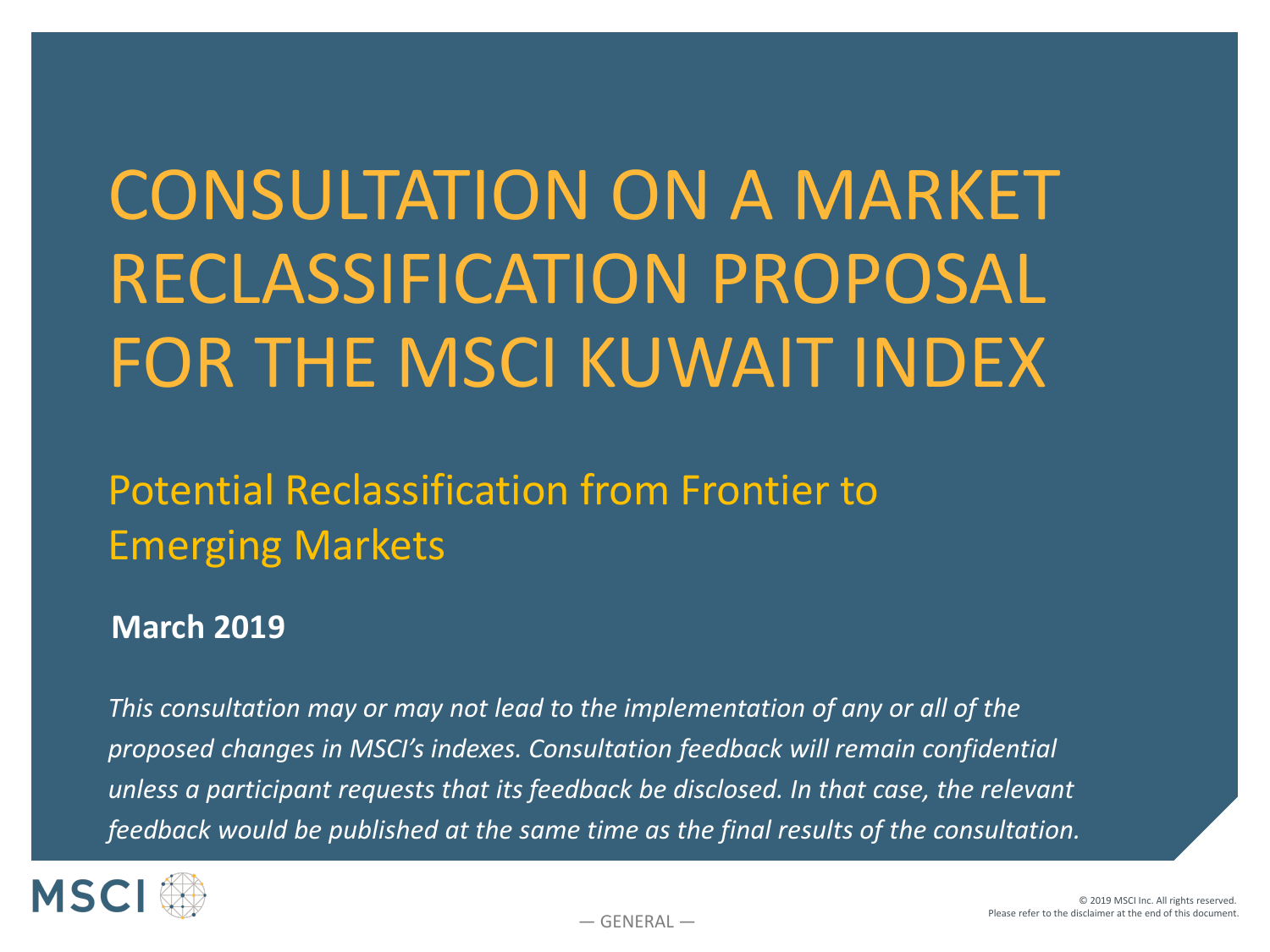### RECLASSIFICATION PROPOSAL

- MSCI proposes to reclassify the MSCI Kuwait Index from Frontier to Emerging Markets.
	- ─ The proposed reclassification would be reflected in all relevant global and regional composite indexes.
	- ─ The proposal is to implement the potential reclassification in one step coinciding with the May 2020 Semi‐Annual Index Review.
- MSCI will consult with market participants on this reclassification proposal as part of the 2019 Annual Market Classification Review
	- ─ MSCI welcomes any feedback from the investment community on the proposals on or before May 31, 2019.
- Please note that this proposal may or may not lead to any changes to the MSCI Indexes

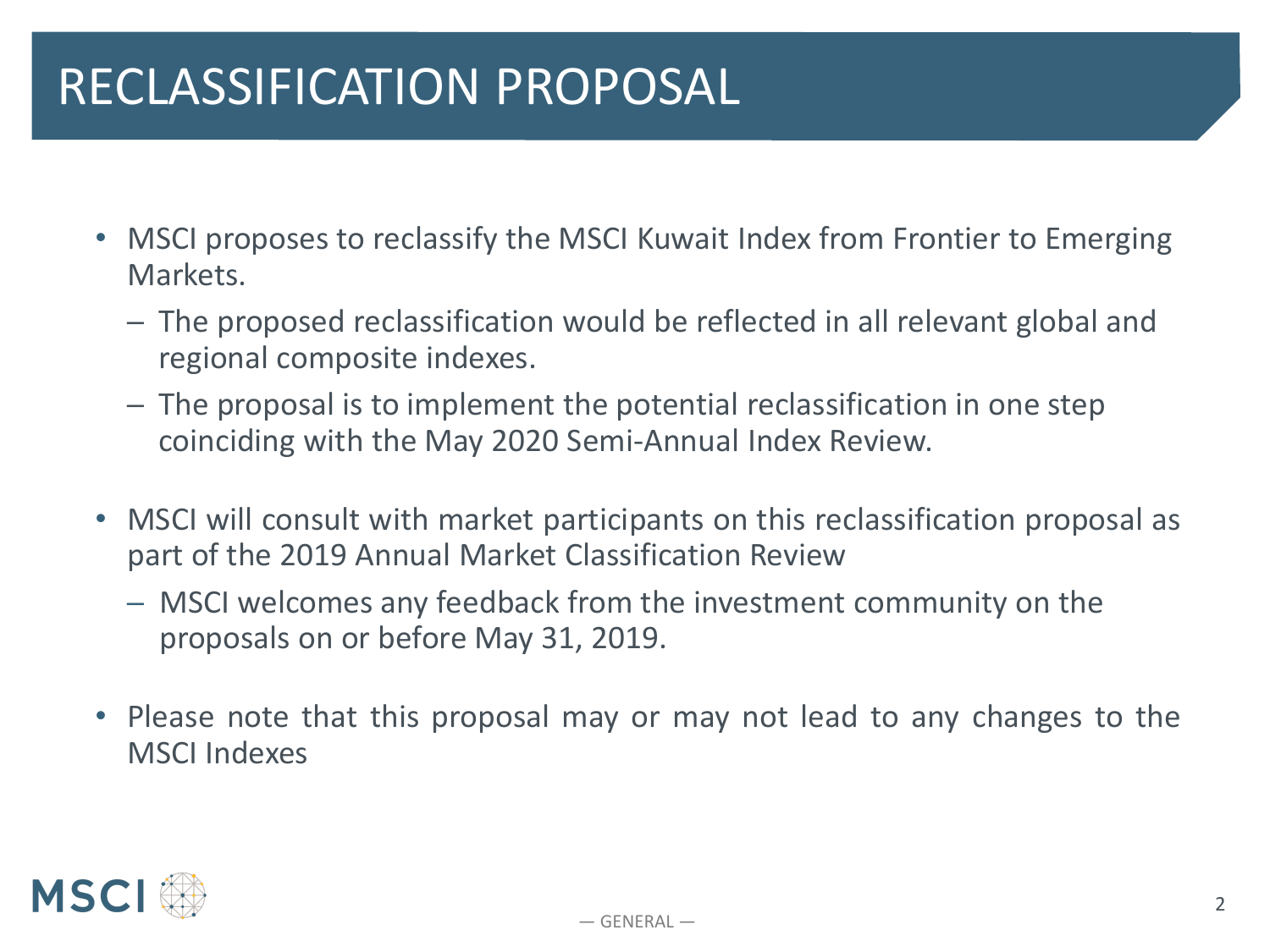### BACKGROUND

- The MSCI Kuwait Index was launched on January 23, 2006 and has been part of the MSCI Frontier Markets Index since its inception
- Since May 2017, a number of positive market reforms were implemented. Changes include:

|                                                        | <b>Previous situation</b>                                                                                                                                 | <b>Current situation</b>                                                                                                    | Implementation<br>date of the<br>changes |
|--------------------------------------------------------|-----------------------------------------------------------------------------------------------------------------------------------------------------------|-----------------------------------------------------------------------------------------------------------------------------|------------------------------------------|
| Investor<br><b>Registration</b><br>& Account<br>Set up | . Translation of documents and forms to<br>Arabic was required                                                                                            | • The account opening and the registration<br>process has been simplified and the<br>documents are now accepted in English. | May 2017                                 |
| <b>Clearing and</b><br><b>Settlement</b>               | • There was an absence of a real Delivery<br>versus Payment (DvP) system as well as<br>failed trades mechanism                                            | . DvP settlement provision was introduced<br>with a buy-in board mechanism to help<br>prevent failed trades.                | April 2018                               |
| <b>Custody</b>                                         | • Local brokers had unlimited access to trading<br>accounts and local custodians lacked control<br>over the securities as part of the settlement<br>cycle | • An improved false trade mechanism was<br>introduced. Thereby, limiting broker's access<br>to investors' custody accounts. | <b>April 2018</b>                        |

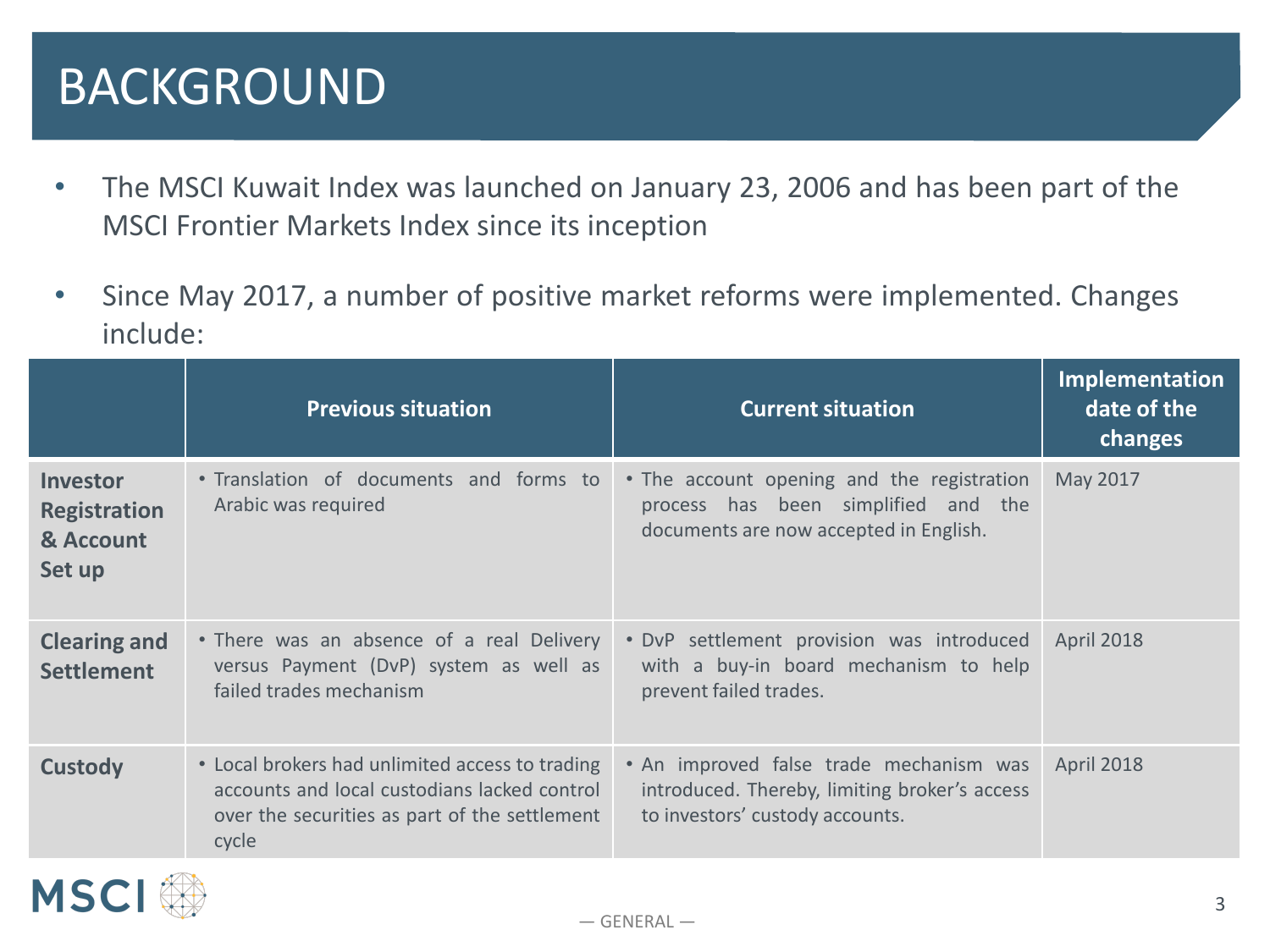### UPDATE

• Since being added into the Review List, Kuwait continued to implement its market reforms and these changes include:

|                                                            | <b>Previous situation</b>                                                                                                                      | <b>Current situation</b>                                                                                                                                                                                                    | Implementation<br>date of the<br>changes |
|------------------------------------------------------------|------------------------------------------------------------------------------------------------------------------------------------------------|-----------------------------------------------------------------------------------------------------------------------------------------------------------------------------------------------------------------------------|------------------------------------------|
| <b>Foreign</b><br>Ownership<br>Limit (FOL)<br><b>Level</b> | • Foreigners are allowed to own 100%<br>of local Kuwaiti companies, except for<br>the banking sector, where the limit is<br>restricted to 49%. | • Kuwait lifted the Foreign Ownership Limit of 49%<br>to 100% on the banking sector.<br>Any foreign shareholding interest of 5% or more in<br>a bank would require prior approval from the<br><b>Central Bank of Kuwait</b> | December 2018                            |
| <b>Transferability</b>                                     | • In-kind transfers and off-exchange<br>transactions were manual.                                                                              | • Testing<br>automating<br>the<br>system<br>has<br>on<br>commenced.<br>Settlement will be on a T+3 cycle.                                                                                                                   | Go-live date is to be<br>confirmed.      |

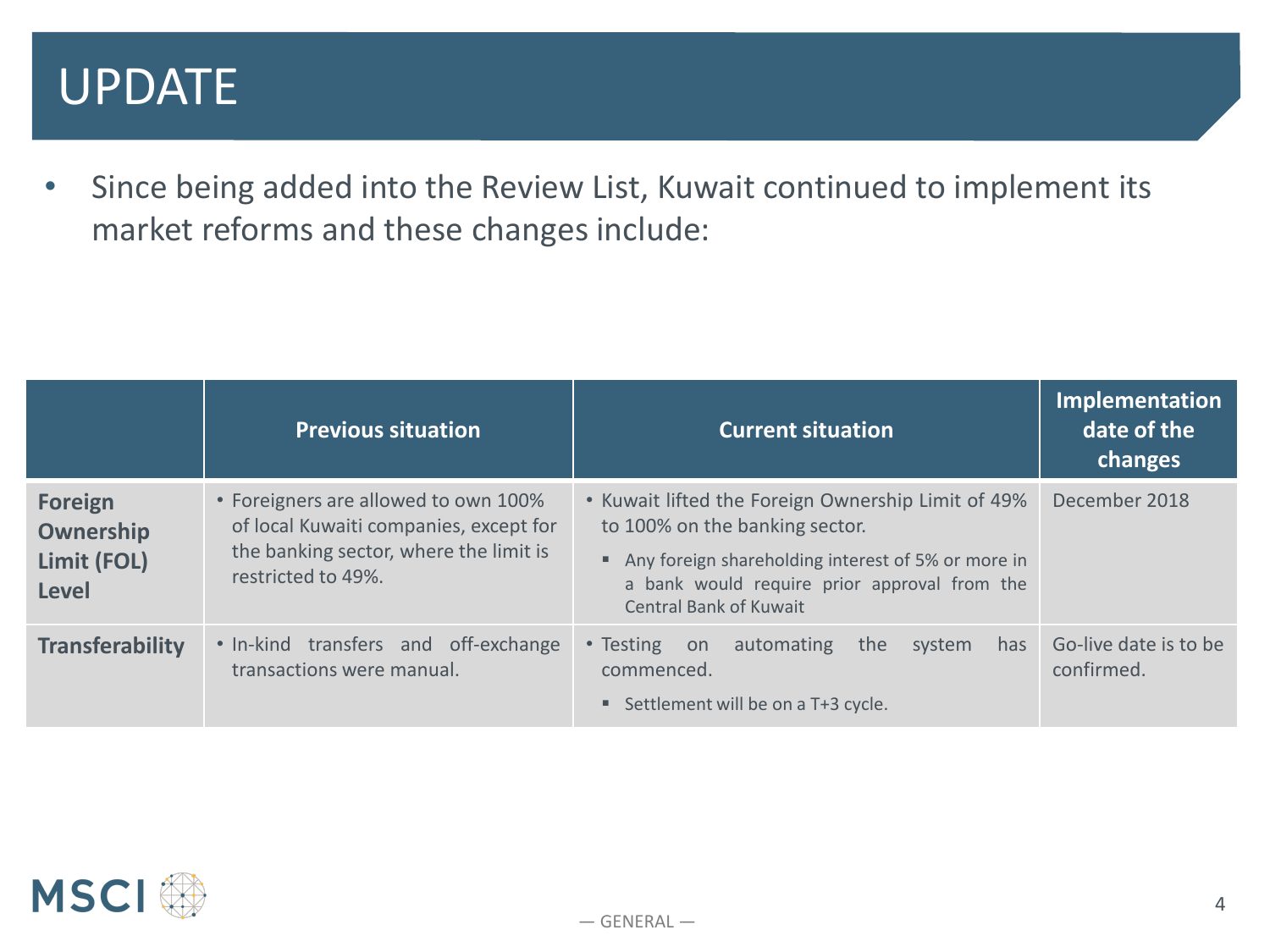# UPDATE (CONTINUED)

• Since being added into the Review List, Kuwait continued to implement its market reforms and these changes include:

| <b>Previous situation</b>                                                                                                                         | <b>Current situation</b>                                                                                                                                                                                                                                                                                                                                                                                                                                                                                                                                                                                                                                | Implementation<br>date of the<br>changes |
|---------------------------------------------------------------------------------------------------------------------------------------------------|---------------------------------------------------------------------------------------------------------------------------------------------------------------------------------------------------------------------------------------------------------------------------------------------------------------------------------------------------------------------------------------------------------------------------------------------------------------------------------------------------------------------------------------------------------------------------------------------------------------------------------------------------------|------------------------------------------|
| • Registration is mandatory and the<br>Investor<br>full process can take about two<br><b>Registration &amp;</b><br>weeks.<br><b>Account Setup</b> | • Amendments were made in order to make the<br>process for account opening less cumbersome.<br>• The term "Global Custodian" is defined as an entity<br>licensed by a foreign regulatory counterpart that<br>applies Financial Action Task Force (FATF)<br>recommendations.<br>■ Exempting local licensed entities (e.g.<br>subcustodian/Kuwait Clearing Company) from<br>certain documentation requirements to verify<br>client's identity. This avoids duplication in requiring<br>certain documentations that are verified at the<br>"Global Custodian" level.<br>Regulate the process of relying on 3rd parties to<br>conduct client due diligence. | October 2018                             |
|                                                                                                                                                   |                                                                                                                                                                                                                                                                                                                                                                                                                                                                                                                                                                                                                                                         |                                          |

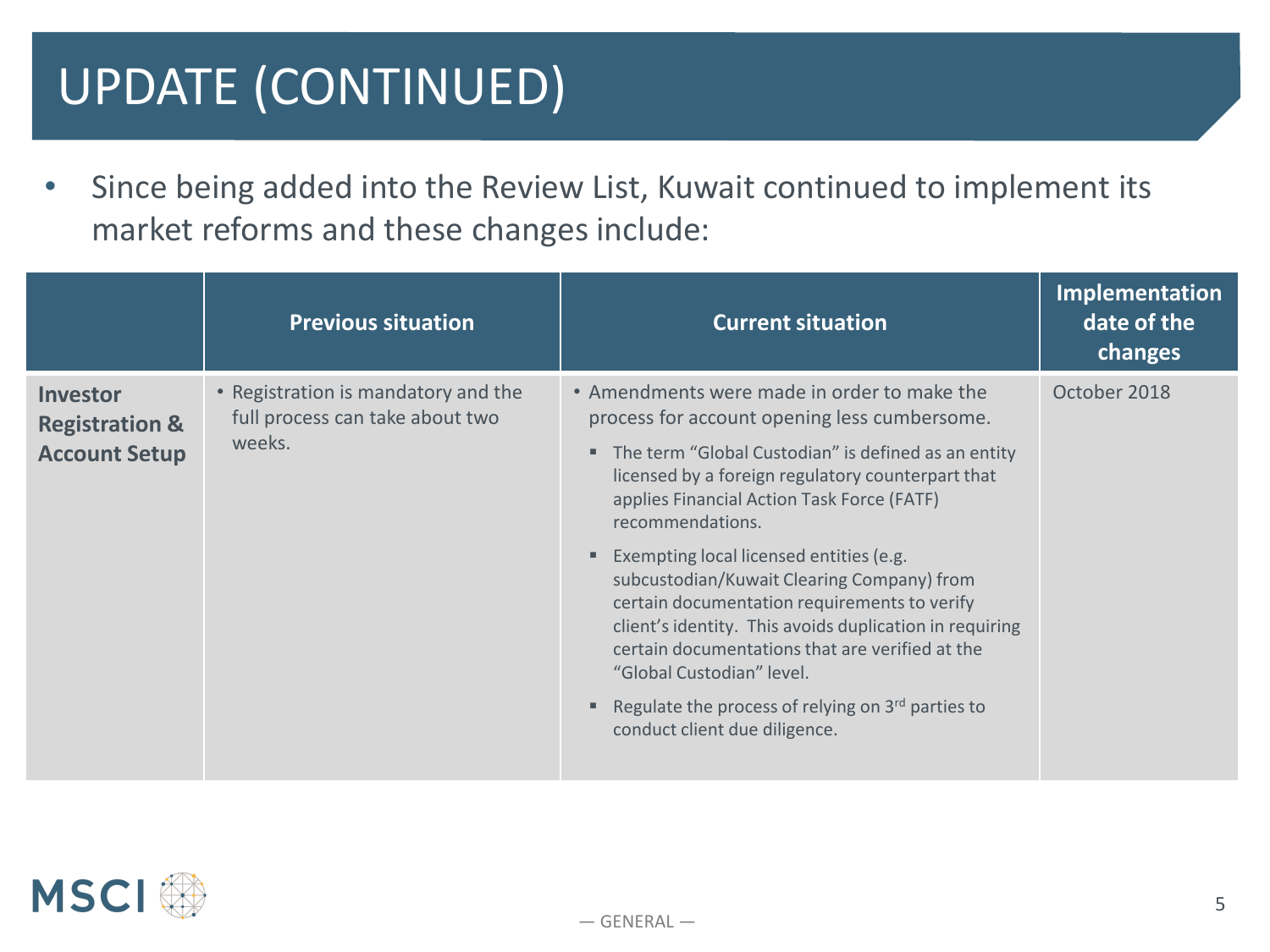### SIMULATED CONSTITUENTS FOR MSCI KUWAIT IMI

| <b>Company</b>                  | <b>Full Mcap*</b> | FIF Mcap* | $FIF**$ | <b>Size-Segment</b> |
|---------------------------------|-------------------|-----------|---------|---------------------|
| <b>National Bank Of Kuwait</b>  | 18,147            | 9,074     | 0.50    | <b>Standard</b>     |
| <b>Kuwait Finance House</b>     | 13,339            | 7,336     | 0.55    | <b>Standard</b>     |
| <b>Mobile Telecom Co</b>        | 6,718             | 3,359     | 0.50    | <b>Standard</b>     |
| <b>Boubyan Bank</b>             | 4,598             | 1,379     | 0.30    | Standard            |
| <b>Agility</b>                  | 3,987             | 2,193     | 0.55    | <b>Standard</b>     |
| <b>Gulf Bank</b>                | 2,743             | 1,234     | 0.45    | <b>Standard</b>     |
| <b>Burgan Bank</b>              | 2,398             | 719       | 0.30    | <b>Standard</b>     |
| Mabanee Co Sakc                 | 1,997             | 998       | 0.50    | <b>Standard</b>     |
| <b>Boubyan Petrochemicals</b>   | 1,641             | 1,231     | 0.75    | <b>Standard</b>     |
| Human Soft Holding              | 1,289             | 967       | 0.75    | <b>Small Cap</b>    |
| <b>Warba Bank</b>               | 1,108             | 554       | 0.50    | <b>Small Cap</b>    |
| <b>Kuwait Projects Co Hldgs</b> | 1,056             | 370       | 0.35    | <b>Small Cap</b>    |
| <b>Kuwait International Bk</b>  | 981               | 491       | 0.50    | <b>Small Cap</b>    |
| <b>National Ind Grp Holding</b> | 744               | 521       | 0.70    | <b>Small Cap</b>    |
| <b>Integrated Holding</b>       | 572               | 401       | 0.70    | <b>Small Cap</b>    |
| Alimtiaz Investment Co          | 501               | 325       | 0.65    | <b>Small Cap</b>    |
| <b>Mezzan Holding</b>           | 498               | 199       | 0.40    | <b>Small Cap</b>    |

Based on simulated result, 17 out of the 18 current constituents of the MSCI Kuwait IMI would be eligible using the Emerging Markets requirements.



Data as of January 22, 2019

The simulation reflects the application of the Semi Annual Index Review methodology, using the Emerging Markets requirements

\* In USD millions \*\* Foreign Inclusion Factor

 $-$  GENERAL  $-$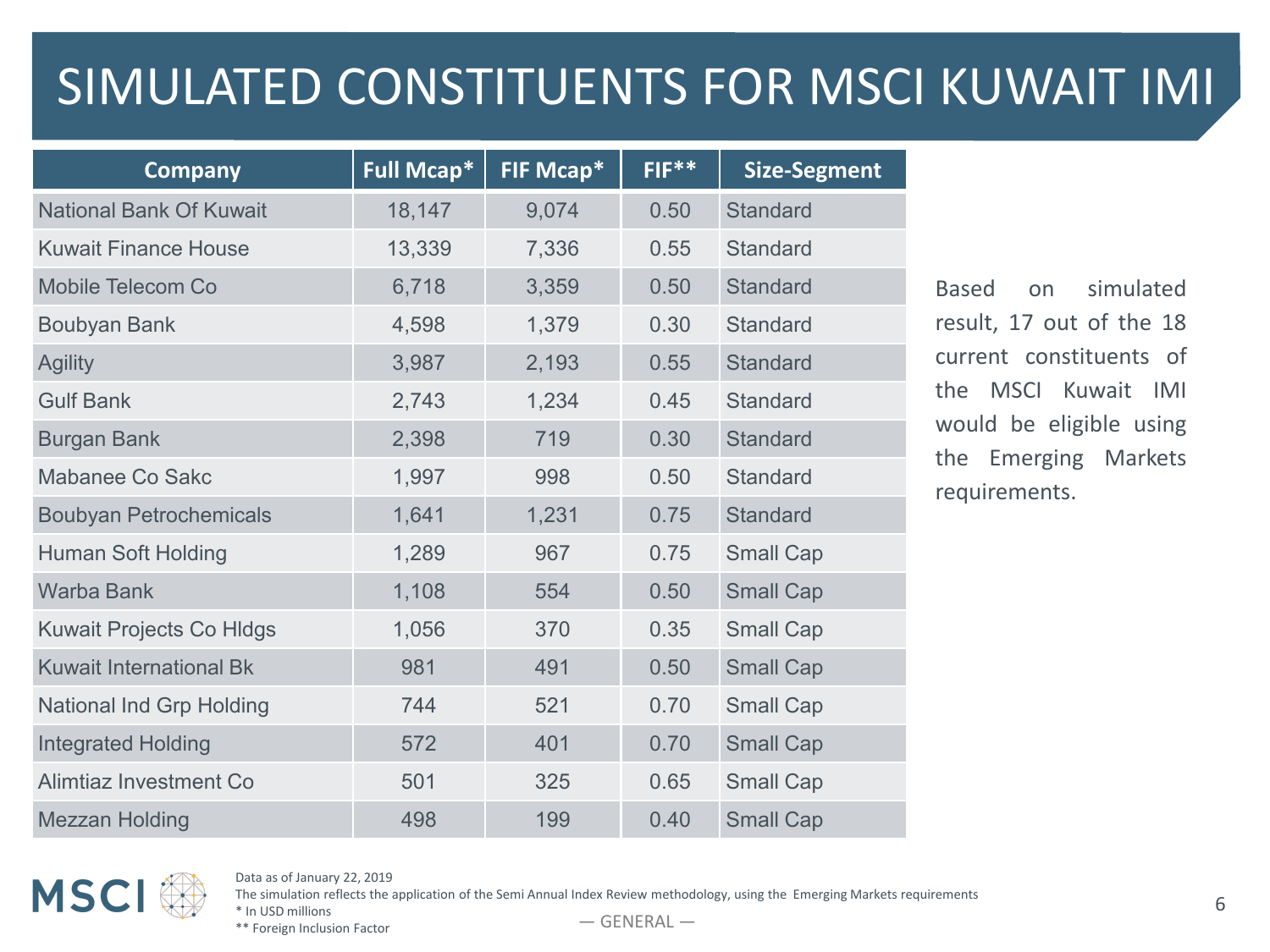#### **Number of Constituents**

|                         | Large Cap | <b>Mid Cap</b> | Standard   Small Cap | <b>IMI</b> |
|-------------------------|-----------|----------------|----------------------|------------|
| <b>Frontier Markets</b> |           |                |                      |            |
| <b>Emerging Markets</b> |           |                |                      |            |

Data as of January 22, 2019

The simulations reflect the application of the Semi‐Annual Index Review methodology, using the (1) Frontier Markets and (2) Emerging Markets requirements

#### **Free Float Adjusted Market Capitalization (USD million)**

|                         | <b>Large Cap</b> | <b>Mid Cap</b> | <b>Standard</b> | <b>Small Cap</b> | <b>IMI</b> |
|-------------------------|------------------|----------------|-----------------|------------------|------------|
| <b>Frontier Markets</b> | 19,769           | 7,756          | 27,525          | 3,987            | 31,512     |
| <b>Emerging Markets</b> | 21,149           | 6,376          | 27,525          | 3,827            | 31,352     |

Data as of January 22, 2019

The simulations reflect the application of the Semi‐Annual Index Review methodology, using the (1) Frontier Markets and (2) Emerging Markets requirements

• The MSCI Kuwait Index would have the same number of constituents under EM and FM

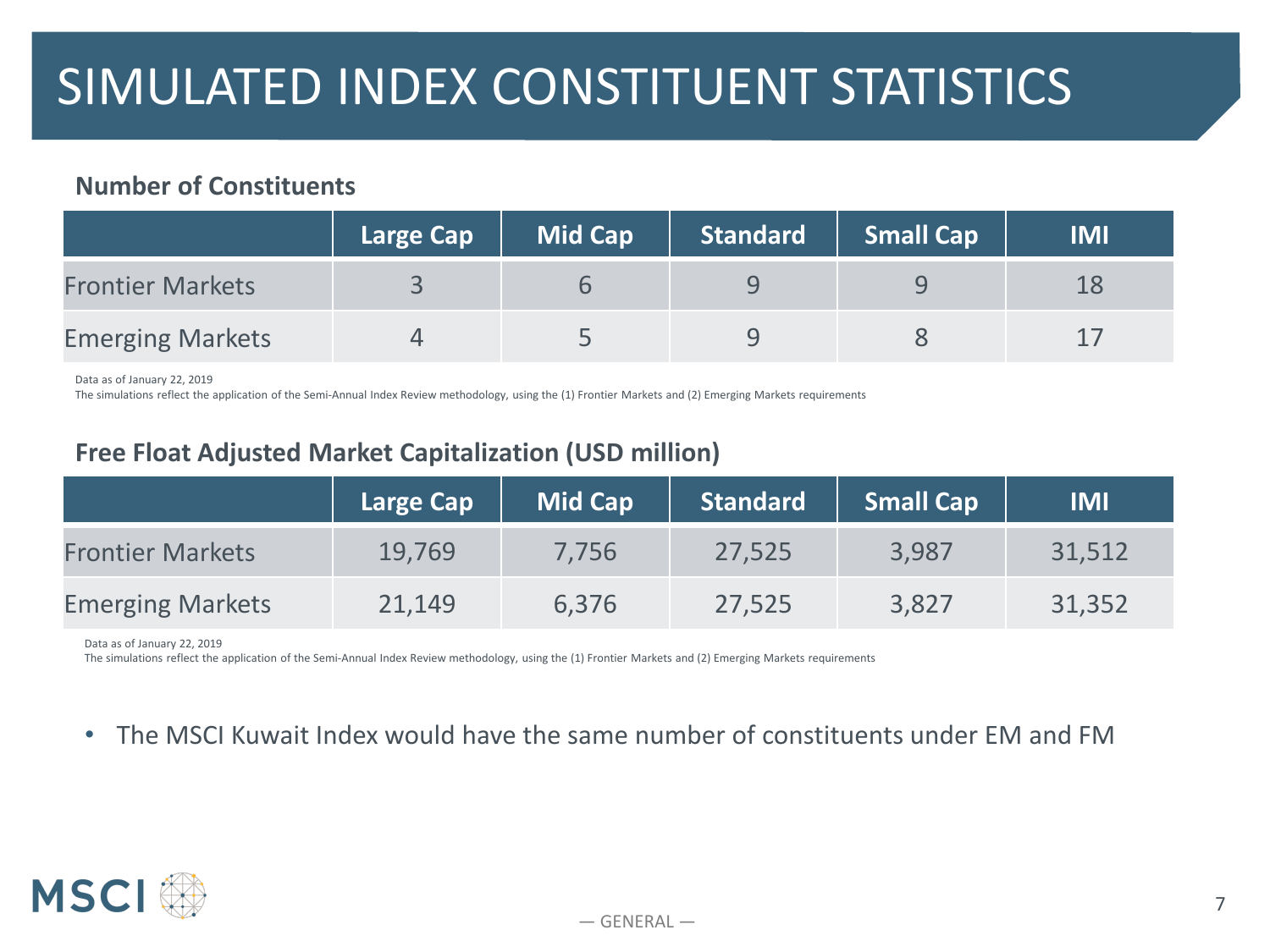### SIMULATED IMPACT ON THE MSCI EMERGING MARKETS INDEX (WITH ARGENTINA\*, SAUDI ARABIA\*, AND CHINA A\*\*)

|                             | Pro forma Standard Index |         |                 |
|-----------------------------|--------------------------|---------|-----------------|
|                             | <b>Index Market</b>      | Weight  | # Sec.          |
|                             | Cap                      |         |                 |
|                             |                          |         |                 |
| <b>EM</b>                   | 5,393,840                | 100.0%  | 1,369           |
|                             |                          |         |                 |
| <b>EM Asia</b>              | 3,817,291                | 70.8%   | 1,069           |
| China**                     | 1,712,770                | 31.8%   | 655             |
| Korea                       | 680,418                  | 12.6%   | 115             |
| Taiwan                      | 557,153                  | 10.3%   | 87              |
| India                       | 446,219                  | 8.3%    | 78              |
| Thailand                    | 123,232                  | 2.3%    | 36              |
| Indonesia                   | 118,705                  | 2.2%    | $\overline{28}$ |
| Malaysia                    | 118,626                  | 2.2%    | 44              |
| Philippines                 | 58,285                   | 1.1%    | 23              |
| Pakistan                    | 1,884                    | 0.0%    | 3               |
|                             |                          |         |                 |
| <b>EM EMEA</b>              | 917,998                  | 17.0%   | 184             |
| South Africa                | 322,039                  | 6.0%    | 49              |
| Russia                      | 194,393                  | 3.6%    | 23              |
| Saudi Arabia*               | 145,008                  | 2.7%    | 30              |
| Poland                      | 62,393                   | 1.2%    | 20              |
| Qatar                       | 54,711                   | 1.0%    | 10              |
| <b>United Arab Emirates</b> | 36,292                   | 0.7%    | 10              |
| Turkey                      | 33,396                   | $0.6\%$ | 18              |
| <b>Kuwait</b>               | 27,525                   | 0.5%    | 9               |
| Hungary                     | 16,509                   | 0.3%    | $\overline{3}$  |
| Greece                      | 11,022                   | 0.2%    | $\overline{6}$  |
| Czech Republic              | 8,449                    | 0.2%    | $\frac{1}{3}$   |
| Egypt                       | 6,262                    | 0.1%    | $\overline{3}$  |
|                             |                          |         |                 |
| <b>EM Latin America</b>     | 658,550                  | 12.2%   | 116             |
| <b>Brazil</b>               | 396,520                  | 7.4%    | 52              |
| Mexico                      | 144,387                  | 2.7%    | 26              |
| Chile                       | 57,278                   | 1.1%    | 17              |
| Colombia                    | 21,622                   | 0.4%    | 9               |
| Peru                        | 21,189                   | 0.4%    | $\overline{3}$  |
| Argentina*                  | 17,554                   | 0.3%    | $\overline{9}$  |

• The simulated MSCI Kuwait Index would have a potential weight of 0.5% in the MSCI Emerging Markets Index

**Current weight of MSCI Kuwait Index in MSCI Frontier Markets Index: 23.7%** 

\*The pro forma figures are based on the MSCI Provisional Argentina Index and MSCI Saudi Arabia Index which are rebalanced using EM requirements.

\*\*The pro forma figures for the MSCI China Index takes into account the 3- step inclusion process for China A shares

: All market caps are in USD millions. Data as of the close of January 22, 2019

**MSC**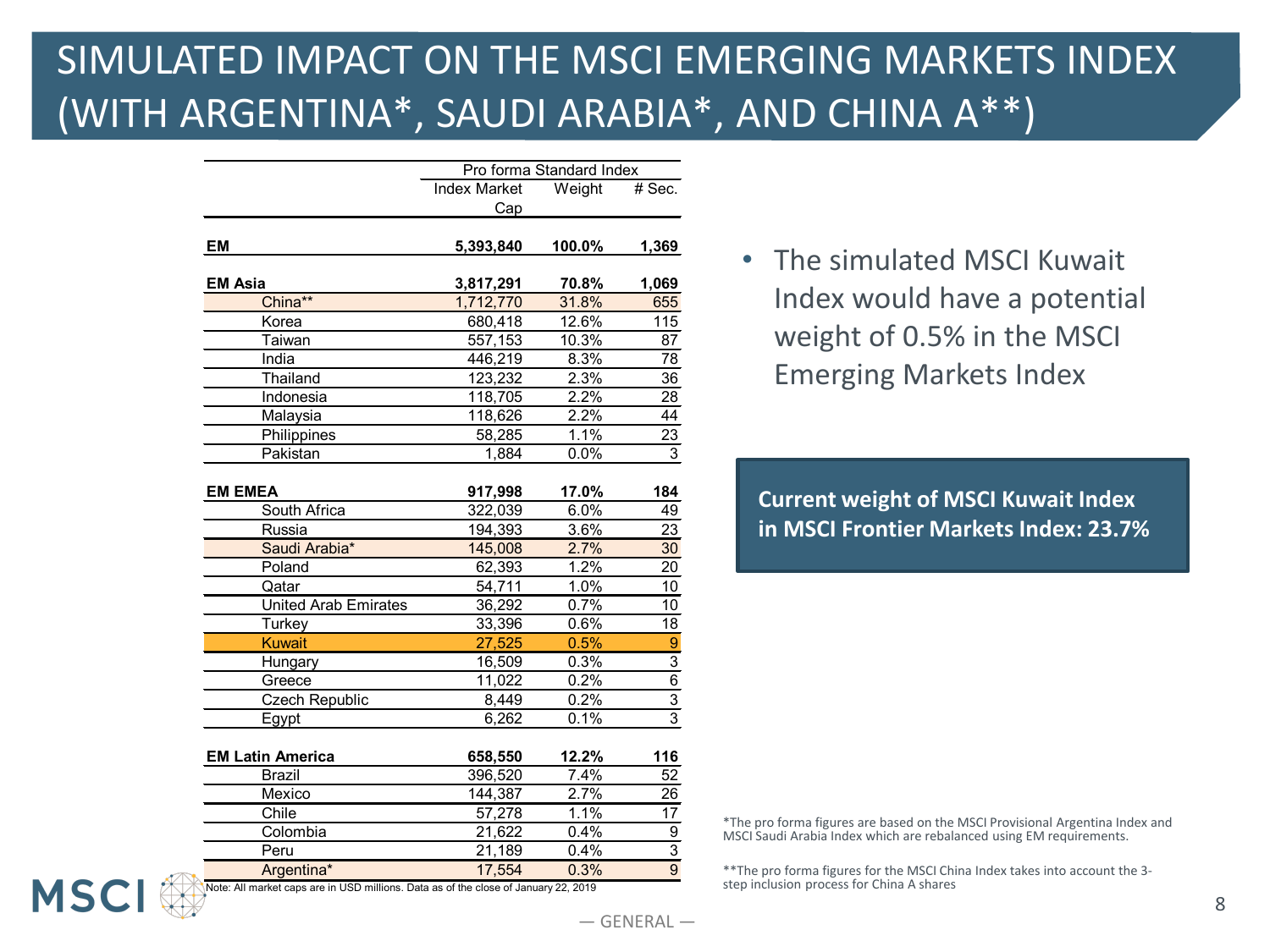### SIMULATED IMPACT ON THE MSCI FM 100 (EX AR EX KW)

|                   | <b>Current Index*</b> |        | <b>Simulated Index</b><br>(ex AR ex $KW)**$ |        |
|-------------------|-----------------------|--------|---------------------------------------------|--------|
|                   | # constituents        | Weight | # constituents                              | Weight |
| <b>KUWAIT</b>     | 18                    | 22%    | 0                                           | 0%     |
| <b>ARGENTINA</b>  | 18                    | 18%    | $\Omega$                                    | $0\%$  |
| <b>VIETNAM</b>    | 21                    | 17%    | 28                                          | 30%    |
| <b>MOROCCO</b>    | $\overline{7}$        | 7%     | $\overline{7}$                              | 10%    |
| <b>KFNYA</b>      | 5                     | 7%     | 4                                           | 10%    |
| <b>NIGFRIA</b>    | $\overline{7}$        | 6%     | $\overline{7}$                              | 10%    |
| <b>BANGLADESH</b> | 15                    | 6%     | 20                                          | 10%    |
| <b>ROMANIA</b>    | 6                     | 5%     | 6                                           | 9%     |
| <b>BAHRAIN</b>    | $\overline{4}$        | 5%     | 4                                           | 9%     |
| <b>OMAN</b>       | 5                     | 2%     | 5                                           | 3%     |
| <b>JORDAN</b>     | $\overline{4}$        | 2%     | 3                                           | 2%     |
| <b>KAZAKHSTAN</b> | $\overline{2}$        | 1%     | 3                                           | 3%     |
| <b>SLOVENIA</b>   | 1                     | 0%     | $\mathbf{1}$                                | 0%     |
| <b>SRI LANKA</b>  | $\mathbf{1}$          | 0%     | $\overline{2}$                              | 2%     |
| <b>MAURITIUS</b>  | 1                     | 0%     | $\mathbf{1}$                                | 0%     |
| <b>LEBANON</b>    | $\Omega$              | 0%     | $\mathbf{1}$                                | 1%     |
| <b>ESTONIA</b>    | $\Omega$              | 0%     | $\mathbf{1}$                                | 0%     |
| LITHUANIA         | $\Omega$              | 0%     | $\mathbf{1}$                                | 0%     |
|                   |                       |        |                                             |        |
| <b>Total</b>      | 115                   | 100%   | 94                                          | 100%   |

#### **MSCI FM 100 Index (ex AR ex KW) Simulated Top 10 Constituents**

| <b>Security Name</b>          | <b>Country</b><br><b>Name</b> | <b>Simulated</b><br><b>New Weight</b> |
|-------------------------------|-------------------------------|---------------------------------------|
| AHLI UNITED BANK (KW)         | <b>BAHRAIN</b>                | 7.74%                                 |
| <b>VIETNAM DAIRY PRODUCT</b>  | <b>VIETNAM</b>                | 6.98%                                 |
| <b>SAFARICOM</b>              | <b>KENYA</b>                  | 5.56%                                 |
| <b>MAROC TELECOM</b>          | <b>MOROCCO</b>                | 4.60%                                 |
| <b>BANCA TRANSILVANIA</b>     | <b>ROMANIA</b>                | 3.39%                                 |
| <b>ATTIJARIWAFA BANK</b>      | <b>MOROCCO</b>                | 3.23%                                 |
| <b>SQUARE PHARMACEUTICALS</b> | <b>BANGLADESH</b>             | 3.06%                                 |
| <b>GUARANTY TRUST BANK</b>    | <b>NIGERIA</b>                | 2.99%                                 |
| <b>MASAN GROUP CORP</b>       | <b>VIETNAM</b>                | 2.82%                                 |
| <b>HOA PHAT GROUP JSC</b>     | <b>VIETNAM</b>                | 2.35%                                 |

*The full list of 94 securities is available upon request through MSCI's Client Service*

\* Data as of the February 2019 Quarterly index Review (February 18, 2019)

\*\* Simulated pro forma data as of the February 2018 QIR using SAIR rules (calculation date February 18, 2019, as of date March 1, 2019)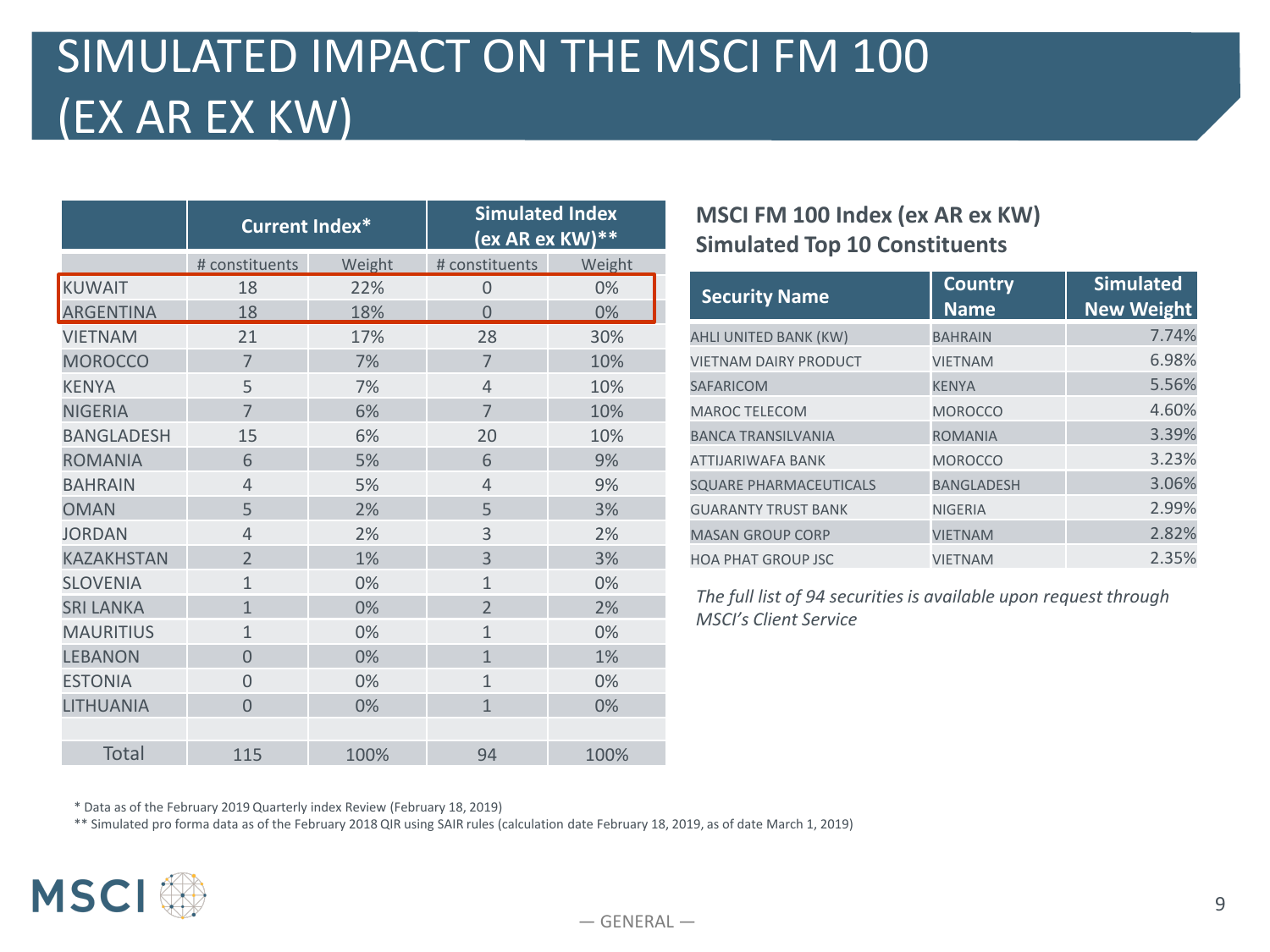# KEY QUESTIONS

- Is the level of accessibility of the Kuwait equity market to foreign investors sufficient to warrant a reclassification of the MSCI Kuwait Index to Emerging Markets?
- Should MSCI give more time before the reclassification in order for market participants to fully absorb the changes that have been implemented in the market?
- Are there any remaining market accessibility concerns that should prevent the reclassification?
- What is your experience, if any, in setting up accounts to invest in Kuwaiti equities?

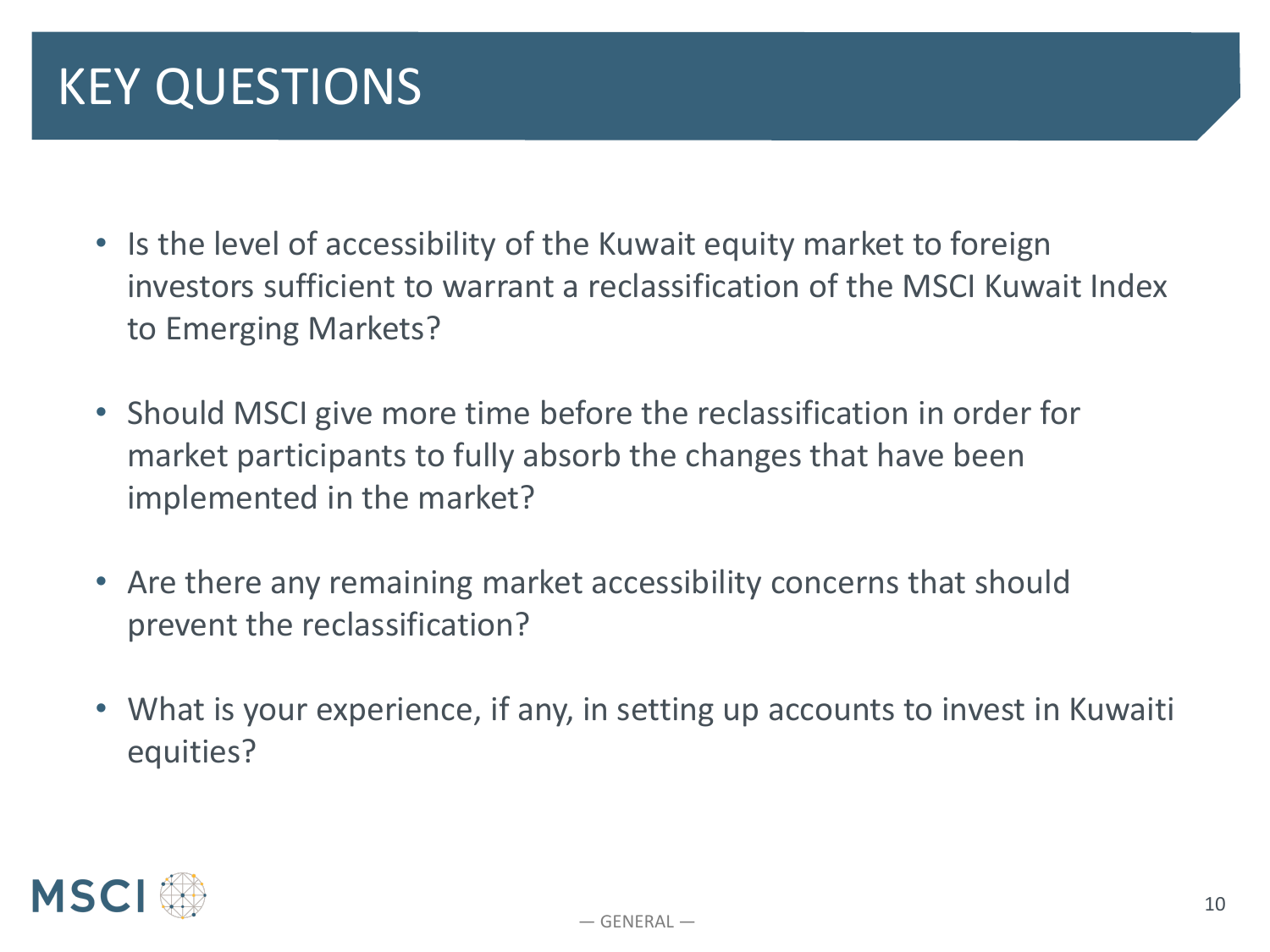# **Appendix**

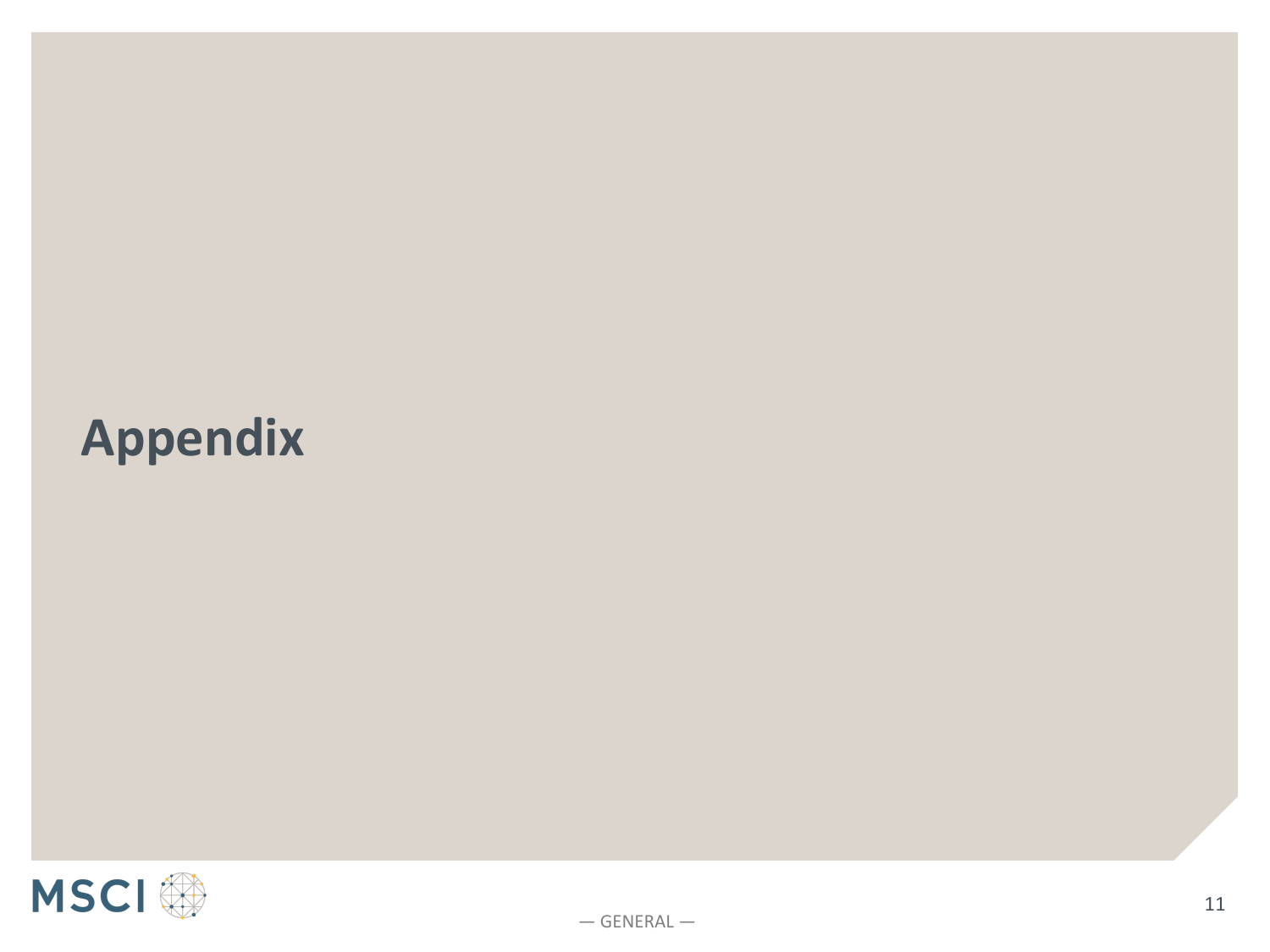# SUMMARY OF THE CHANGES

|                                                     | <b>Before June 2017</b><br><b>Market Accessibility Review</b>                            | <b>Current</b><br>(As of end-February 2019)                                                                                                 |
|-----------------------------------------------------|------------------------------------------------------------------------------------------|---------------------------------------------------------------------------------------------------------------------------------------------|
| Foreign Ownership Limits                            | 49% for the banking sector                                                               | No limits                                                                                                                                   |
| <b>Investor Registration &amp; Account</b><br>Setup | Registration process can take up to<br>three weeks and documents had to<br>be in Arabic. | Registration process has been<br>simplified, required documents are<br>reduced and can be in English. The<br>process time has been reduced. |
| <b>Market Regulations</b>                           | Not in English and hard to locate                                                        | All regulations are now in English<br>and publicly available.                                                                               |
| Settlement Cycle                                    | T+0 for locals, T+2 for foreigners                                                       | T+3 unified cycle                                                                                                                           |
| <b>DvP</b>                                          | Not available                                                                            | Available in BIS Model 1*                                                                                                                   |
| Custodian Rejection (fail trade)                    | Not available                                                                            | Available                                                                                                                                   |
| Price limit up/down                                 | 5 ticks during the trading session                                                       | No limits                                                                                                                                   |
| Off-exchange trade                                  | Permitted, but limited                                                                   | Permitted                                                                                                                                   |
| Securities Borrowing and Lending                    | Not permitted                                                                            | Permitted, but limited to market<br>makers                                                                                                  |
| <b>Short Selling</b>                                | Not permitted                                                                            | Permitted, but limited to market<br>makers                                                                                                  |

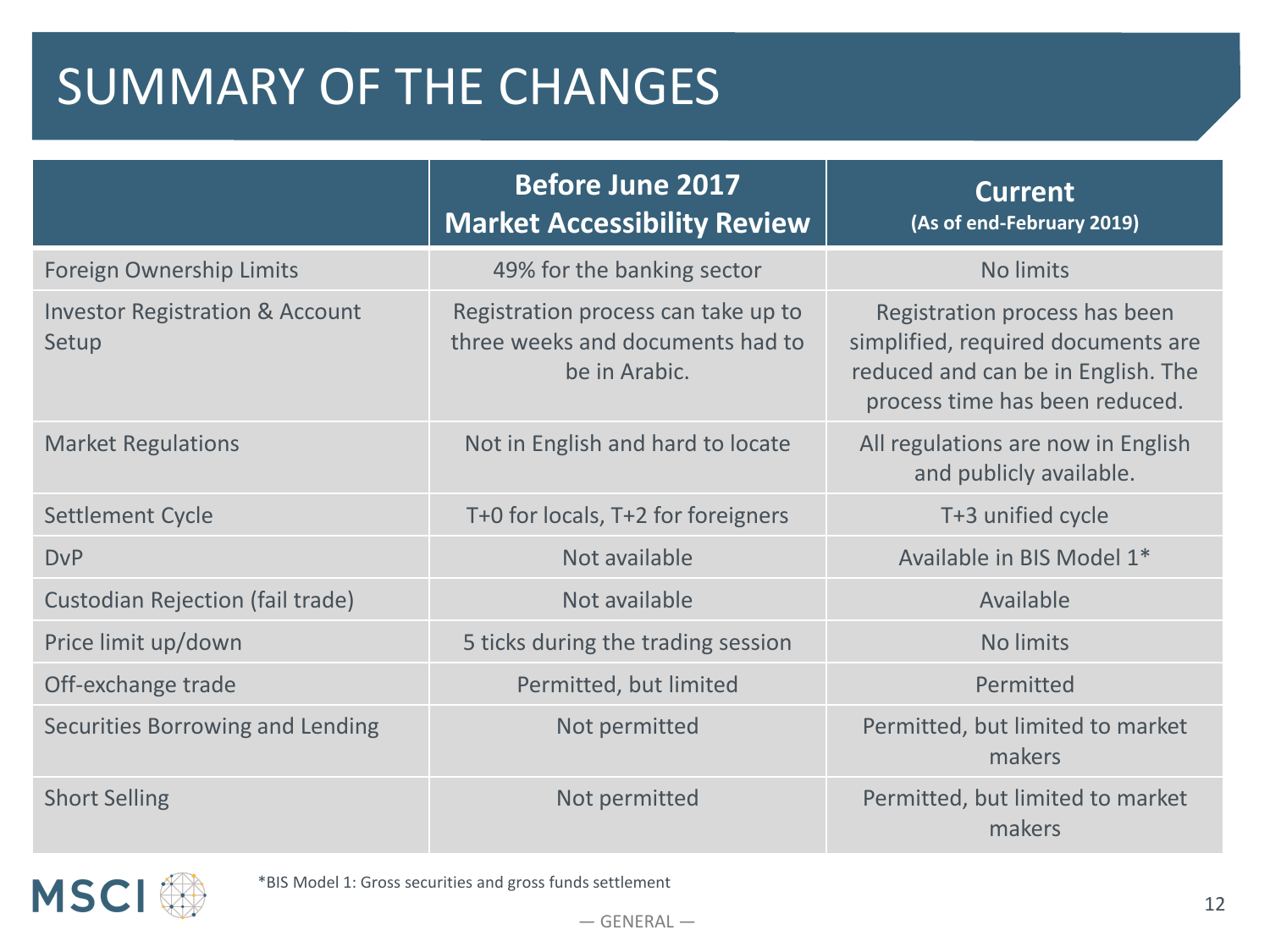# PLANNED MARKET DEVELOPMENT

#### **First Deliverables (Q1 2019)**

- Extended securities lending and borrowing (SLB) and short-selling;
- **Off-market trades enhancements:**
- Introducing an additional trading session  $-$  Trade-at-last (TAL);
- Real Estate Investment Trusts (REITs) / Mutual funds;
- Share swap;

#### **Second Deliverables (Q3 2019)**

- **Transition from BIS Model 1 to BIS Model 2\*;**
- Introduction of a Central Counterparty (CCP) for Cash;
- Introduction of 'qualified brokers' as preparation for clearing membership model;
- Account structure / Sub-accounts identification for omnibus accounts;
- Margin lending;
- Support for Repurchase Agreements (REPOs);

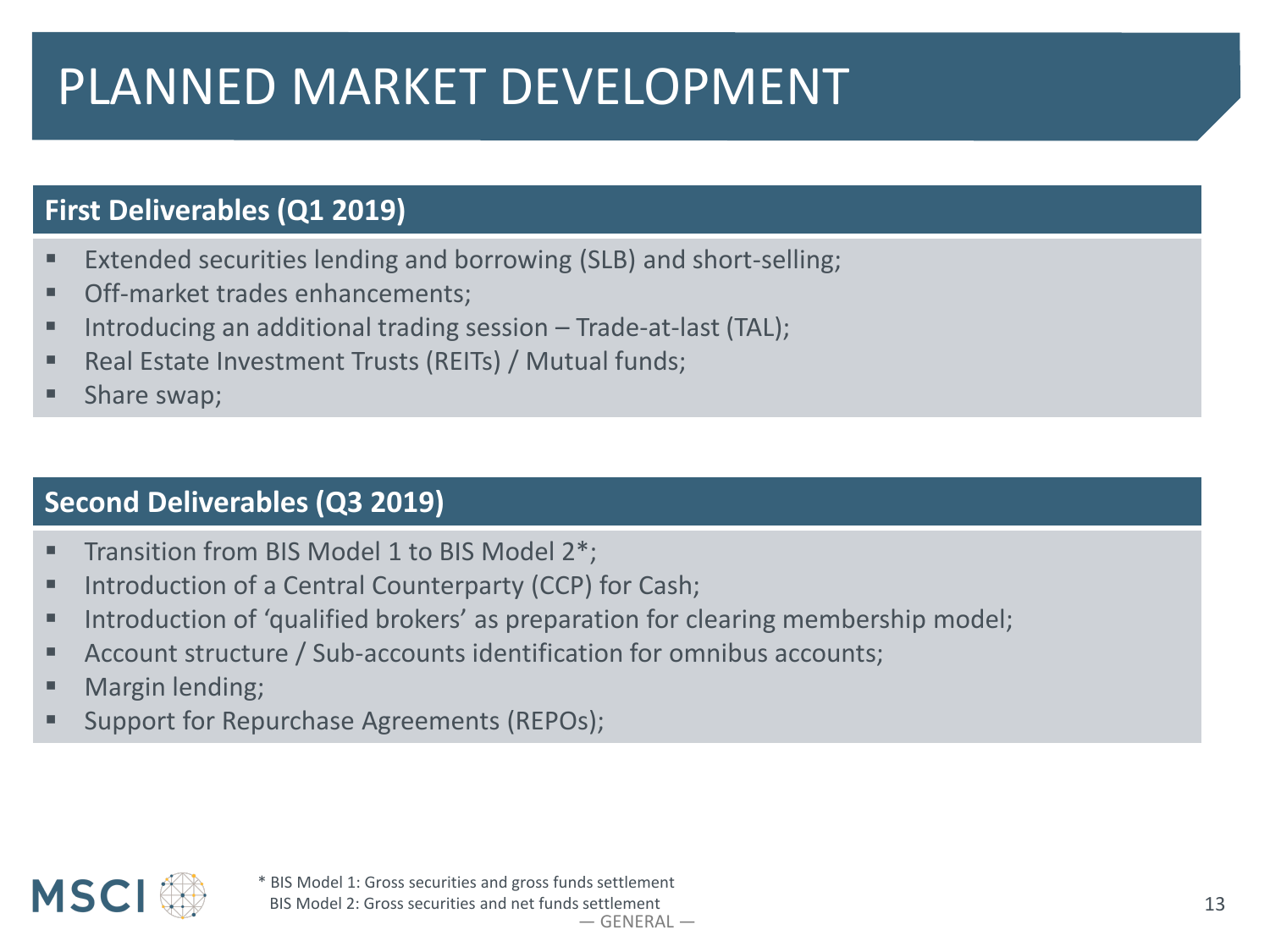### MARKET ACCESSIBILITY REVIEW 2018

| <b>Market Accessibility Assessment</b>                  | <b>KW</b>       |
|---------------------------------------------------------|-----------------|
| Openness to foreign ownership                           |                 |
| Investor qualification requirement                      | $^{++}$         |
| Foreign ownership limit (FOL) level                     | -1?             |
| Foreign room level                                      | $^{++}$         |
| Equal rights to foreign investors                       | $\ddot{}$       |
| Ease of capital inflows / outflows                      |                 |
| Capital flow restriction level                          | ++              |
| Foreign exchange market liberalization level            | $^{\mathrm{+}}$ |
| Efficiency of the operational framework<br>Market entry |                 |
| Investor registration & account set up                  | $\ddot{}$       |
| Market organization                                     |                 |
| <b>Market regulations</b>                               | $++$            |
| Information flow                                        | $-12$           |
| Market infrastructure                                   |                 |
| Clearing and settlement                                 | $\ddot{}$       |
| Custody                                                 | $\ddot{}$       |
| Registry / Depository                                   | $\ddot{}$       |
| Trading                                                 | $^{++}$         |
| Transferability                                         | $-12$           |
| Stock lending                                           | $-17$           |
| Short selling                                           | $-12$           |
| Competitive Landscape                                   | ++              |
| Stability of institutional framework                    | $\ddot{}$       |

**Note: ++: No Issue; +: No Major Issues, improvements possible; -/?: Improvements needed / extent to be assessed**



- **Foreign Ownership Limits:** The banking industry is subject to a 49 percent foreign ownership limit. These limitations affect more than twenty six percent of the Kuwaiti equity market.
- **Equal Rights to Foreign Investors:** The presence of large strategic shareholders in many Kuwaiti companies may limit the level of transparency and governance in the market.
- **Investor Registration & Account Setup: "-/?" to "+":**  The requirements needed for registration with Kuwait Clearing Co. have been reduced, simplified and the documents in English are now accepted. Registration is mandatory and the full process can take about two weeks.
- **Market Regulations: "+" to "++":** All regulations are now in English and publicly available.
- **Information Flow:** Stock market information is often not complete and is often not disclosed in a timely manner.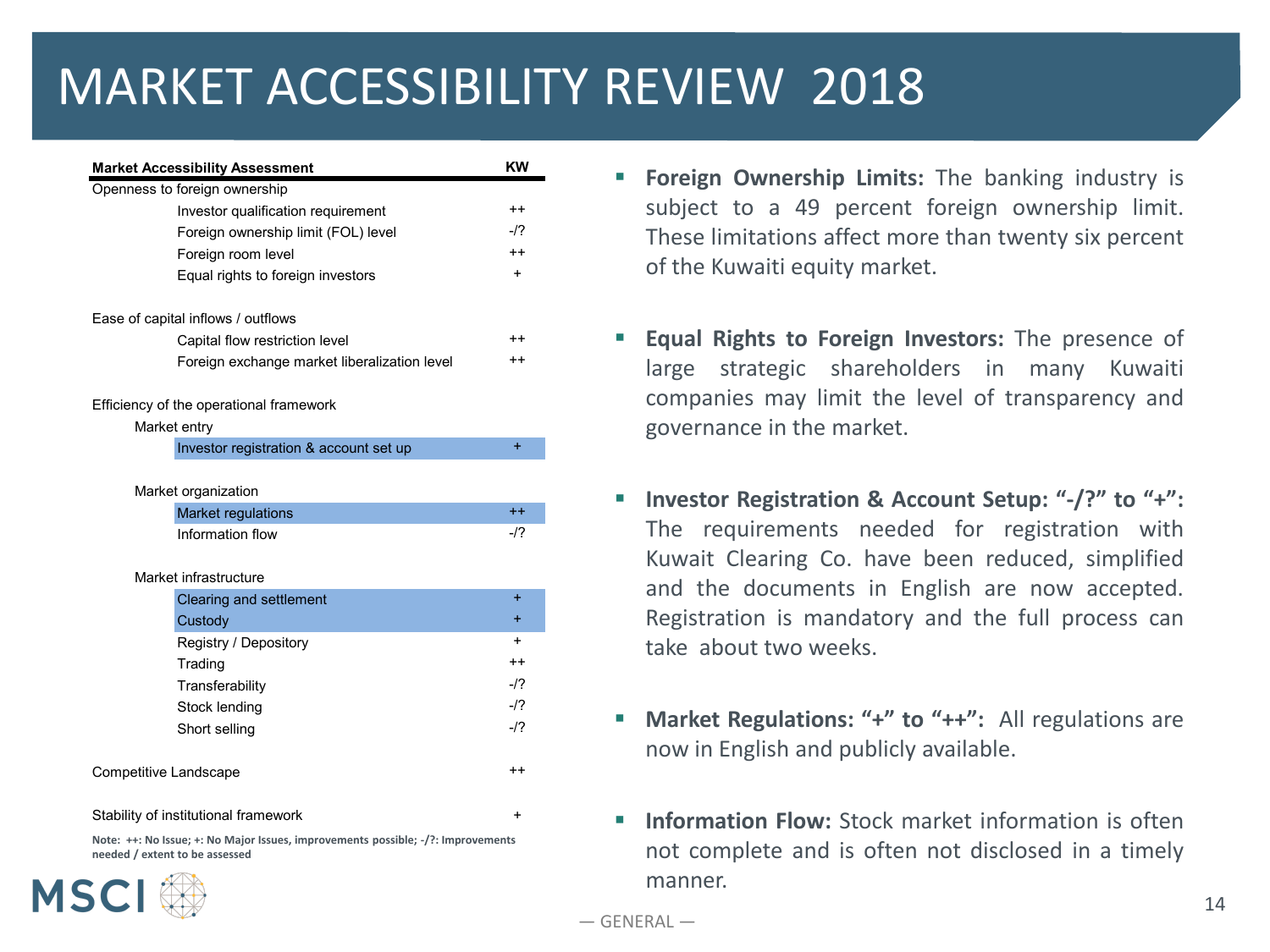### MARKET ACCESSIBILITY REVIEW 2018

|                       | <b>Market Accessibility Assessment</b>                               | <b>KW</b>       |
|-----------------------|----------------------------------------------------------------------|-----------------|
|                       | Openness to foreign ownership                                        |                 |
|                       | Investor qualification requirement                                   | $^{++}$         |
|                       | Foreign ownership limit (FOL) level                                  | -17             |
|                       | Foreign room level                                                   | $++$            |
|                       | Equal rights to foreign investors                                    | $\ddot{}$       |
|                       | Ease of capital inflows / outflows                                   |                 |
|                       | Capital flow restriction level                                       | $^{\mathrm{+}}$ |
|                       | Foreign exchange market liberalization level                         | $^{\mathrm{+}}$ |
| Market entry          | Efficiency of the operational framework                              |                 |
|                       | Investor registration & account set up                               | $+$             |
|                       | Market organization<br><b>Market regulations</b><br>Information flow | $^{++}$<br>-1?  |
|                       | Market infrastructure                                                |                 |
|                       | Clearing and settlement                                              | $+$             |
|                       | Custody                                                              | $\ddot{}$       |
|                       | Registry / Depository                                                | $\ddot{}$       |
|                       | Trading                                                              | $^{++}$         |
|                       | Transferability                                                      | $-12$           |
|                       | Stock lending                                                        | $-17$           |
|                       | Short selling                                                        | $-12$           |
| Competitive Landscape |                                                                      | $^{++}$         |
|                       | Stability of institutional framework                                 | $\ddot{}$       |

**Note: ++: No Issue; +: No Major Issues, improvements possible; -/?: Improvements needed / extent to be assessed**



- **Clearing and Settlement: "-/?" to "+":** In May 2017, the settlement cycle moved to T+3 for both local and foreign investors and in April 2018, the introduction of a proper delivery versus payment (DvP) settlement provision and proper failed trade management was initiated. Omnibus structures are not widely used since there is a lack of a clear legal basis for them and overdraft facilities remain prohibited.
- **Custody: "-/?" to "+":** The operational efficiency of the DVP model has been enhanced through the introduction in April 2018 of a proper false trade mechanism. This has mostly eliminated the need for segregated custody and trading accounts which were previously required in order to mitigate the risk deriving from local brokers having unlimited access to trading accounts
- **Registry / Depository:** The central depository acts as a central registry.
- **Transferability:** In-kind transfers and off-exchange transactions are prohibited.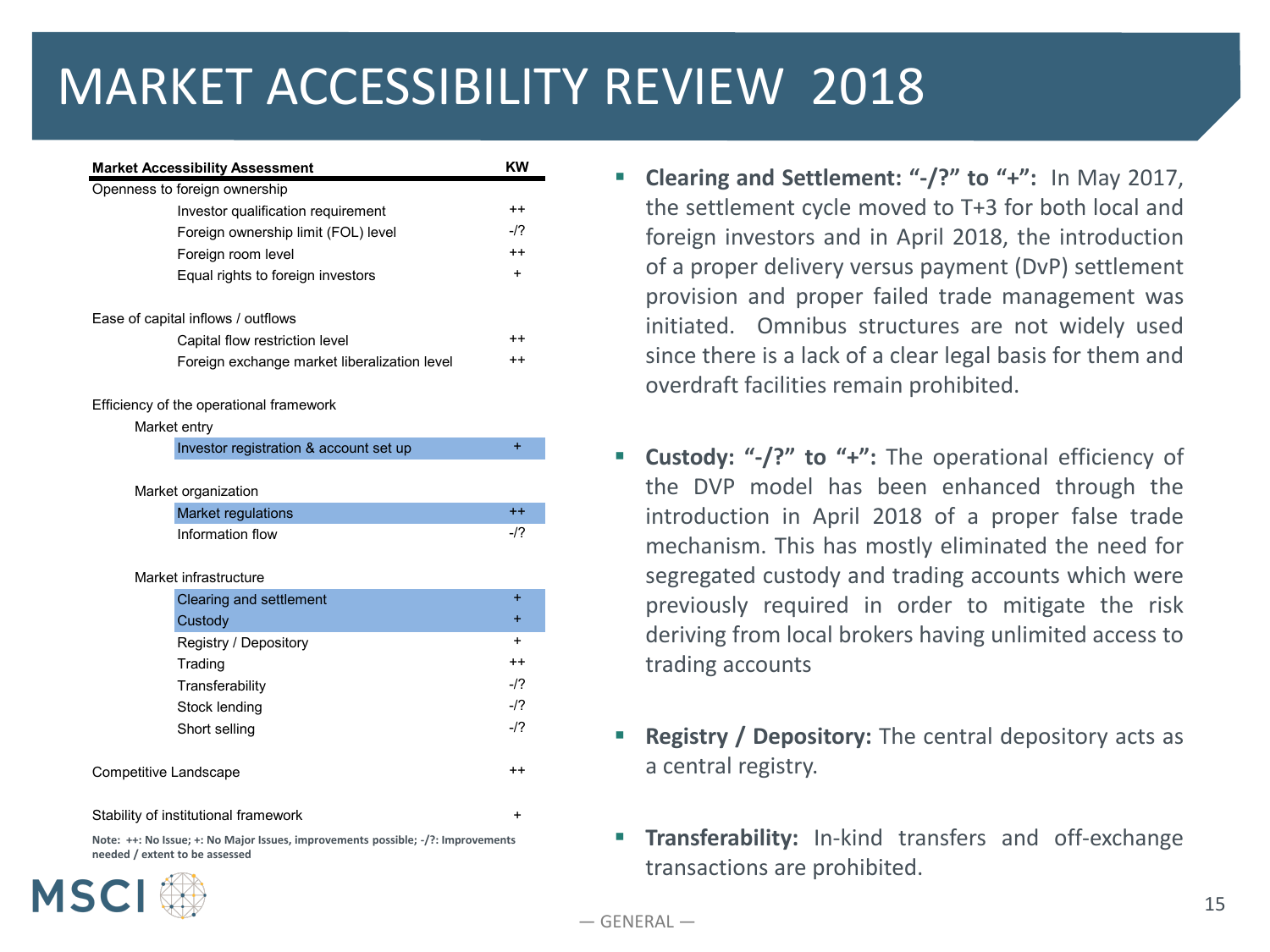### SIMULATED IMPACT ON THE MSCI FRONTIER MARKETS INDEX (EX AR EX KW)

|                     |                     | Pro forma Standard Index     |                |  |
|---------------------|---------------------|------------------------------|----------------|--|
|                     | <b>Index Market</b> | $\overline{\mathsf{Weight}}$ | # Sec.         |  |
|                     | Cap                 |                              |                |  |
| <b>FM</b>           | 68,187              | 100.0%                       | 93             |  |
| <b>FM ex GCC</b>    | 61,757              | 90.6%                        | 83             |  |
| Argentina           | 0                   | 0.0%                         | $\mathbf 0$    |  |
| Vietnam             | 17,590              | 25.8%                        | 16             |  |
| Morocco             | 8,964               | 13.1%                        | 11             |  |
| Nigeria             | 7,415               | 10.9%                        | 12             |  |
| Kenya               | 5,517               | 8.1%                         | 4              |  |
| Romania             | 4,115               | 6.0%                         | 5              |  |
| Bangladesh          | 3,278               | 4.8%                         |                |  |
| Lebanon             | 2,743               | 4.0%                         |                |  |
| <b>Mauritius</b>    | 2,283               | 3.3%                         |                |  |
| Slovenia            | 1,956               | 2.9%                         |                |  |
| Croatia             | 1,832               | 2.7%                         | $\frac{2}{2}$  |  |
| Kazakhstan          | 1,433               | 2.1%                         |                |  |
| Jordan              | 1,207               | 1.8%                         |                |  |
| Sri Lanka           | 854                 | 1.3%                         |                |  |
| Senegal             | 731                 | 1.1%                         |                |  |
| Tunisia             | 723                 | 1.1%                         |                |  |
| Estonia             | 516                 | 0.8%                         |                |  |
| Lithuania           | 254                 | 0.4%                         |                |  |
| Serbia              | 226                 | 0.3%                         | $\frac{2}{2}$  |  |
| <b>Ivory Coast</b>  | 120                 | 0.2%                         |                |  |
| Benin               | 0                   | 0.0%                         | $\overline{0}$ |  |
| <b>Burkina Faso</b> | 0                   | 0.0%                         | 0              |  |
| <b>FM GCC</b>       | 6,430               | 9.4%                         | 10             |  |
| Kuwait              | 0                   | 0.0%                         | 0              |  |
| Bahrain             | 4,710               | 6.9%                         |                |  |
| Oman                | 1,720               | 2.5%                         | $\overline{5}$ |  |

Note: All market caps are in USD millions. Data as of the close of January 22, 2019

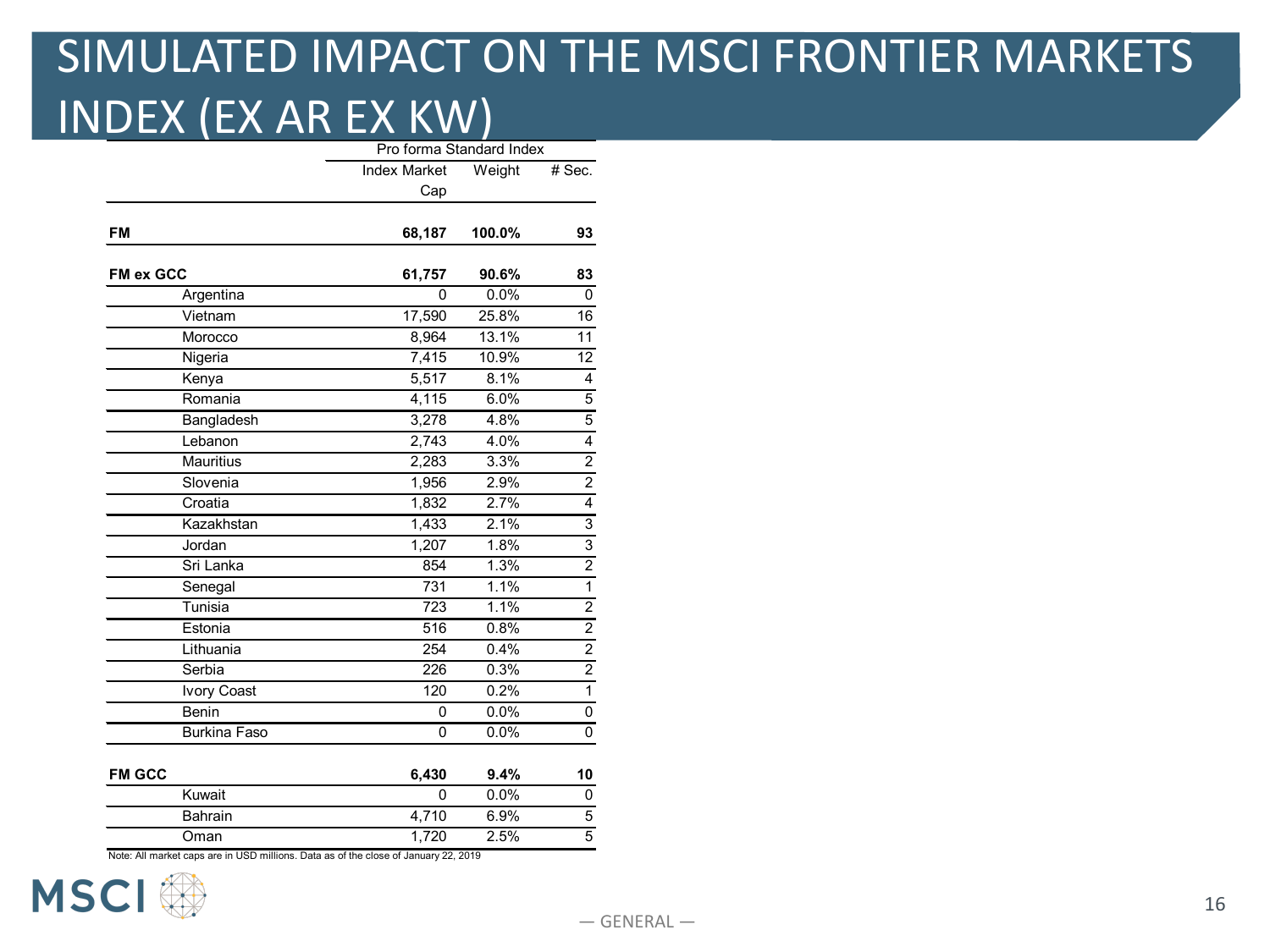For more than 40 years, MSCI's research-based indexes and analytics have helped the world's leading investors build and manage better portfolios. Clients rely on our offerings for deeper insights into the drivers of performance and risk in their portfolios, broad asset class coverage and innovative research.

Our line of products and services includes indexes, analytical models, data, real estate benchmarks and ESG research.

MSCI serves 99 of the top 100 largest money managers, according to the most recent P&I ranking.

For more information, visit us at www.msci.com.